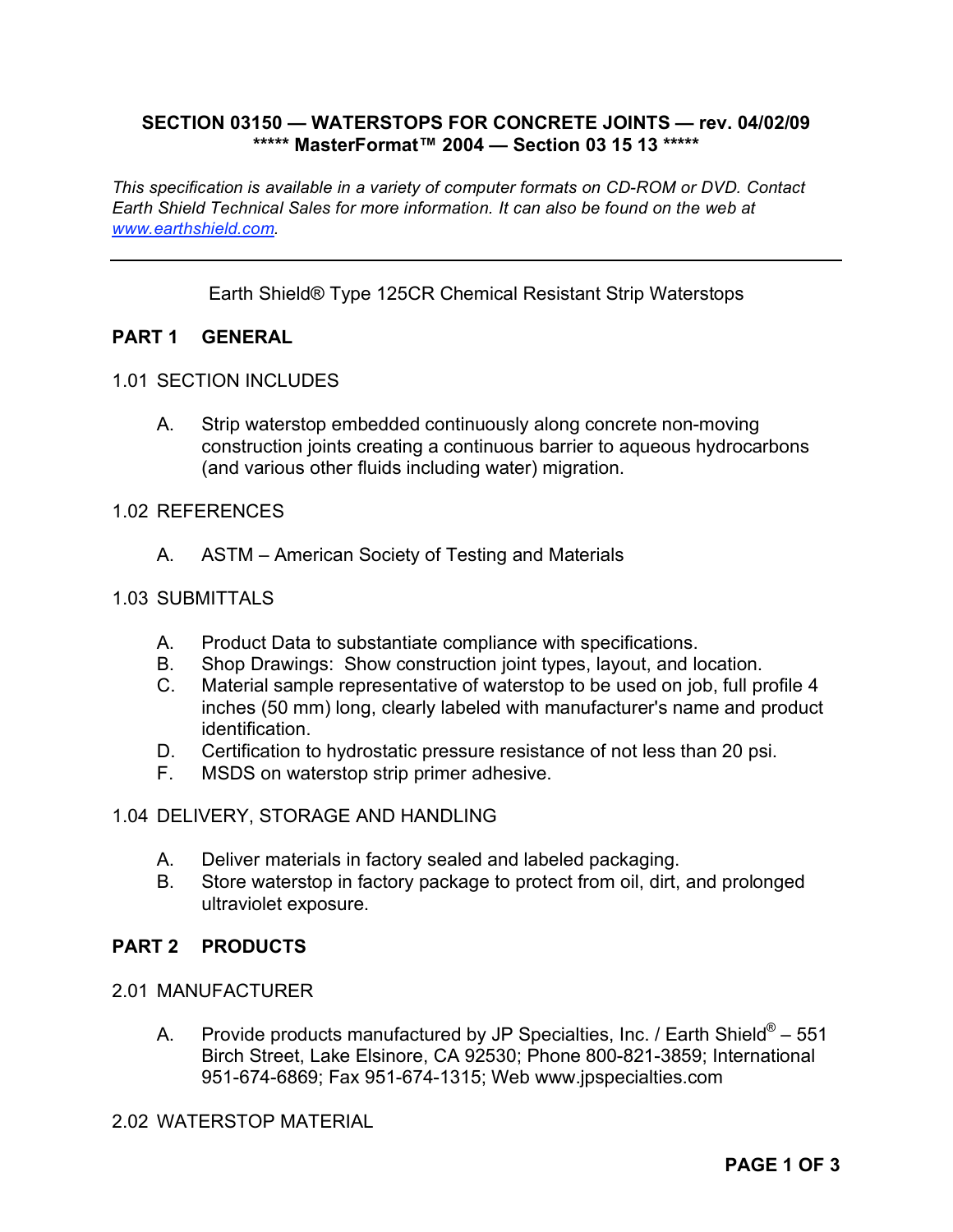# **SECTION 03150 — WATERSTOPS FOR CONCRETE JOINTS — rev. 04/02/09 \*\*\*\*\* MasterFormat™ 2004 — Section 03 15 13 \*\*\*\*\***

- A. Chemical Resistant Strip Waterstops: Earth Shield "TYPE 125CR"; strips composed of nitrile rubber (NBR) and mastic; 1-1/4 inch (32 mm) by 1/2 inch (13 mm) by 16 foot-8 inch (5080 mm) roll.
	- 1. Properties:
		- a. Specific gravity ASTM D71: 1.40
		- b. Ductility, 77°F ASTM D113: 15%
		- c. Softening Point ASTM D36: 300°F
		- d. Penetration cone, 77°F ASTM D217: 60 70 mm
		- f. Service temperature range: -30 to 200°F (-34 to 93°C)
- B. Recommended Accessories:
	- 1. Adhesive: "Earth Shield Primer Adhesive" solvent-based, for securing waterstop to horizontal and vertical substrates.
	- 2. Concrete cut nails for securing waterstop to vertical joint face.

# **PART 3 EXECUTION**

## 3.01 EXAMINATION AND PREPARATION

- A. Ensure steel reinforcing bars do not interfere with proper position of waterstop.
- B. Protect waterstops during progress of work.
- C. Clean joints of dirt and construction debris.

# 3.02 APPLICATION OF PRIMER ADHESIVE

- A. Remove loose particles and dirt and apply primer adhesive to 24-hour cured and dry concrete surface.
- B. Brush apply one coat of primer adhesive two inches wide continuously along joint.
- C. Allow primer adhesive to cure (per directions on can) prior to application of waterstop.

## 3.03 INSTALLATION

- A. Position waterstop on joint as indicated on Drawings.
- B. Press strip waterstop firmly and continuously in place over primed area on first concrete pour.
- C. Butt ends of strip coil. Press ends together to ensure no separation and no air pockets. Place in maximum practical lengths to minimize splicing. Cut coil ends square with sharp blade to fit splices together without overlaps.
- D. When necessary on vertical, damp, or green concrete, fasten waterstop strip mechanically starting 1 inch (25 mm) from each coil end and proceeding 10 inches (250 mm) on center along length.